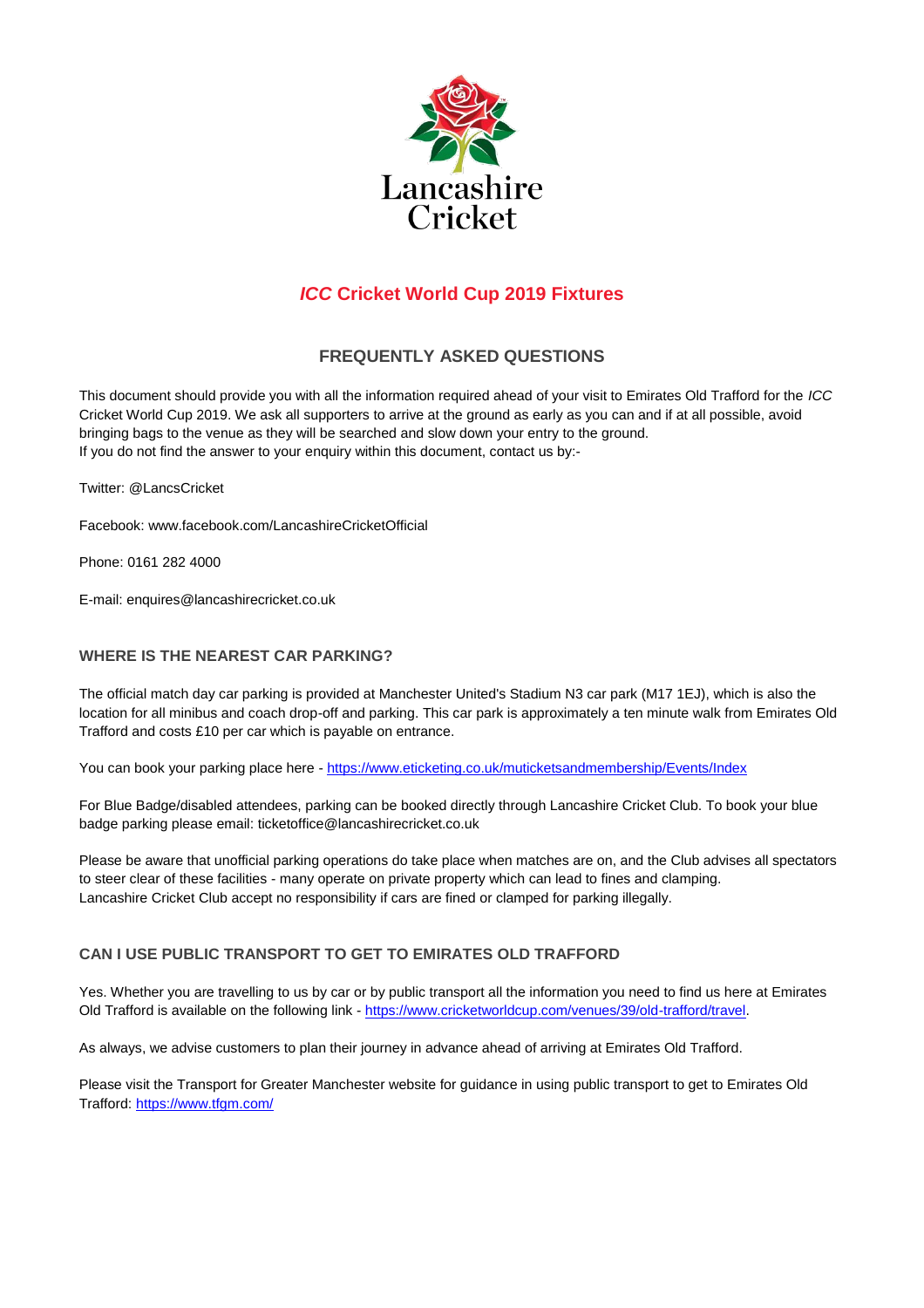

# **WHERE IS THE TICKET OFFICE LOCATED?**

The Ticket Office entrance is on Brian Statham Way. Ticket Office opening times are 8.00am until 5.00pm for all match days and on Saturday 15 June where the Ticket Office will be open from 9.00am until 5.00pm.

# **WHERE IS THE MAIN RECEPTION?**

This is found at the entrance to the Pavilion from Car Park 1 on Talbot Road.

# **WHICH GATES CAN WE ENTER THE GROUND FROM?**

Gate 1 on Talbot road, Gate 3 (turnstile block) and Gate 5 on Brian Statham Way, Gate 7 on Great Stone Road and the turnstiles on Brian Statham Way.

You can find a map of the ground via the following link under 'Spectator Venue Guide' <https://www.cricketworldcup.com/venues/39/old-trafford/info>

### **WHAT TIME DO THE GATES OPEN?**

The gates will be open at 8:30am for any day games and 11:30am for any day/night fixtures.

# **WHERE IS THE HOSPITALITY ENTRANCE?**

For hospitality the entry point is the VIP Hospitality Entrance at Gate 1 on Talbot Road.

# **IS IT POSSIBLE TO GO INTO THE PAVILION LONG ROOM?**

There will be no Members' access to the Pavilion Long Room and no Members' facilities available for any *ICC* Cricket World Cup 2019 fixtures, the Pavilion is only accessible for those holding tickets for the Pavilion terrace.

#### **WHAT IS THE ACCEPTABLE DRESS CODE IN THE HOSPITALITY AREAS?**

The hospitality dress code at Emirates Old Trafford is smart casual (no shorts, t-shirts or flip-flops) and guests are expected to maintain acceptable standard of dress.

Gentlemen – Casual trousers or smart jeans are acceptable, jackets are not required, however neat shirts with collars or polo shirts are allowed

Ladies – Dresses, skirts, trousers or smart jeans, with blouses or smart tops may be worn.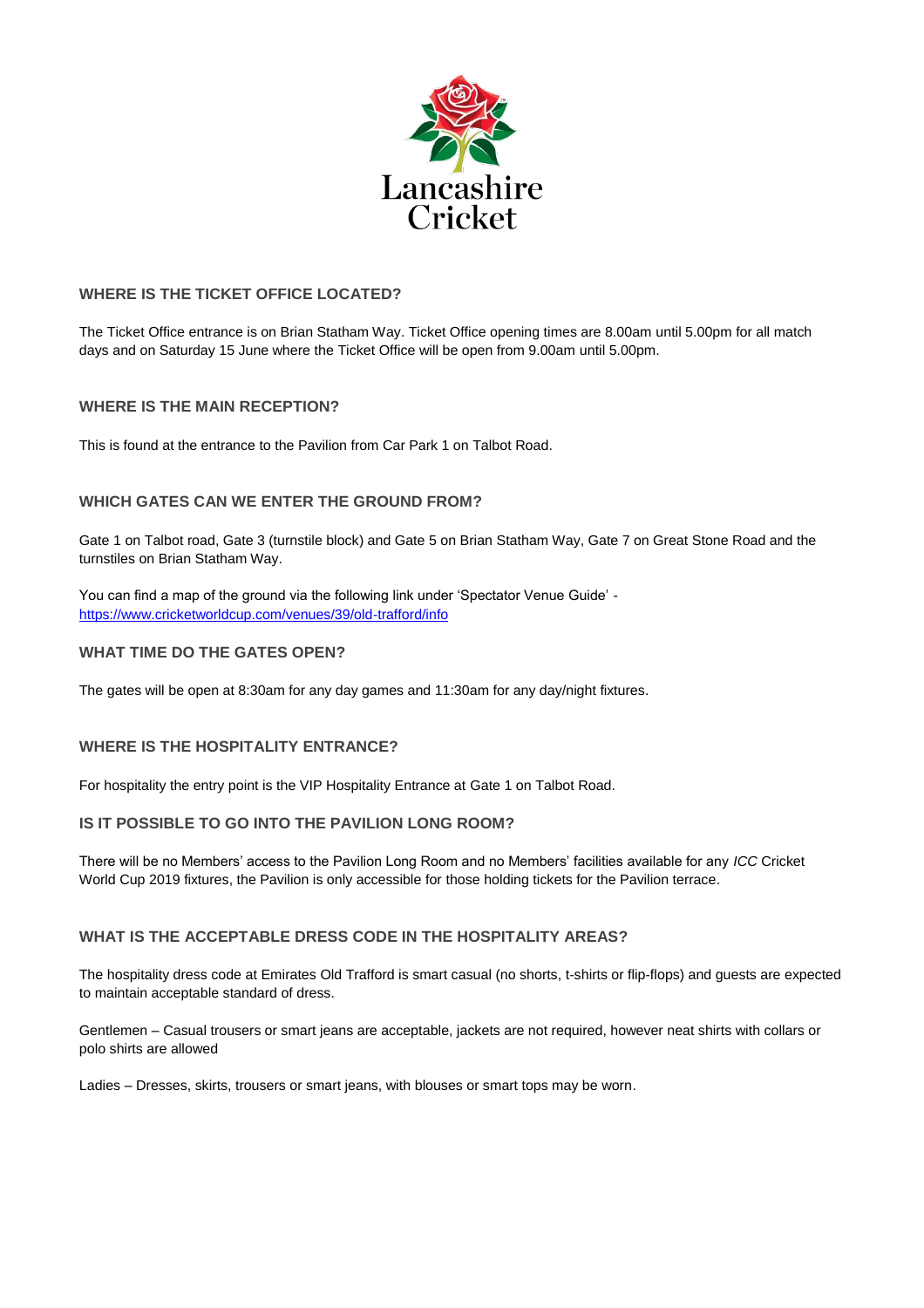

# **I HAVE LOST MY TICKETS, WHAT SHOULD I DO?**

Please go to the Ticket Office. There is an entrance to the Ticket Office on the junction of Brian Statham Way and Talbot Road.

### **THERE IS A PROBLEM WITH MY SEAT, WHAT SHOULD I DO?**

Please speak to the nearest steward who will be happy to help.

### **IS THERE ANY ENTERTAINMENT INSIDE THE GROUND?**

There will be plenty of entertainment on throughout the ground with food and drink outlets located at the rear of or near to each stand and will be clearly signed. There will also be entertainment including live music and fun games for people to take part in.

### **WHAT HAPPENS IF IT RAINS?**

If play is restricted or does not take place please see the following link for all in stand tickets – <https://cricket.lancashirecricket.co.uk/media/9977/icc-cricket-world-cup-terms-and-conditions.pdf>

For any hospitality packages please refer to the following terms and conditions – <https://cricket.lancashirecricket.co.uk/media/11990/hospitality-package-terms-of-sale-2019-v-1.pdf>

# **WHERE CAN I GET A TAXI AFTER THE DAY'S PLAY?**

Taxis will not be permitted to pick up after the game from either within or immediately outside the ground. You'll be able to get a taxi further down Talbot Way or on Warwick Road.

# **IS THERE A PRAYER ROOM AVAILABLE AT THE GROUND?**

Yes, there is a prayer room available. It is located in the Trafford Cricket Centre, behind Stand C.

### **IS THERE A CASH MACHINE IN THE GROUND?**

There will be ATMs located within the various food and bar areas around the ground (charge for use).

### **ARE THERE ANY MOBILE PHONE CHARGE POINTS AT THE GROUND?**

Yes, mobile phone charging points will be free of charge for 30 minutes and will be located behind Stand E and on the ground floor of The Point for all hospitality guests.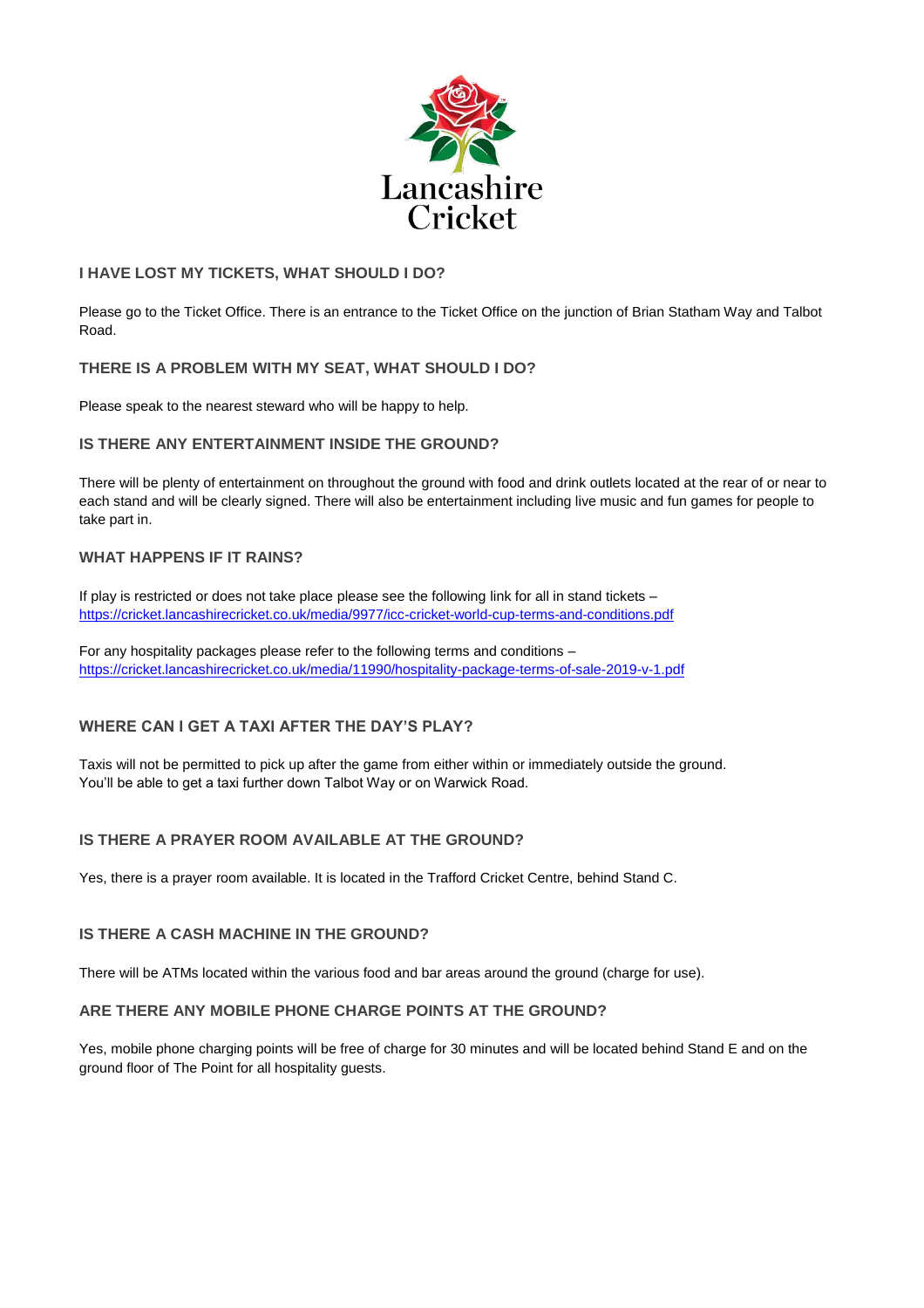

# **ARE THERE ANY ACCESSIBLE TOILETS/CHANGING PLACES ON-SITE?**

Yes, they will be located next to the Trafford Cricket Centre. This is in addition to our fixed accessible toilets that are underneath each stand. The changing places accessible toilet will be provided by Mobiloo and more information can be found here:<https://www.mobiloo.org.uk/>

# **CAN I BRING FOOD AND DRINK INTO THE GROUND?**

Food and drink can be brought into the ground, however all bags and picnic hampers will be subject to being searched, any items on the prohibited list will not be permitted to enter the ground.

No alcohol, glass or can containers will be allowed into the ground and drinks will be limited to 75cl. Please note all bags will be searched on entry to ensure the safety of players, spectators and staff.

# **WHAT ITEMS ARE NOT ALLOWED INTO THE GROUND?**

#### *Prohibited and Restricted Behaviour and Items Policy*

IBC1, the Host and/or any Authorised Person may refuse admission to, or eject from, a Venue at any time without refund any Ticket Holder who, in the reasonable opinion of IBC, the Host and/or any Authorised Person (as applicable):

- (a) does not produce a valid Ticket upon request;
- (b) is in breach of any of these Conditions;
- (c) may unreasonably obstruct the viewing of other spectators;

(d) may be a source of danger, nuisance or annoyance or who may otherwise give rise to concerns in relation to the safety and security arrangements for a Match or who is behaving in any way that is or could reasonably be construed as provocative, discriminatory, offensive, indecent or threatening (whether to the life or safety of himself/herself or any other person(s)), including but not limited to:

(i) public nudity or indecency;

- (ii) excessive noise or any interference with the conduct of a Match;
- (iii) the wearing or other display of commercial, political or offensive signage or logos;
- (iv) the throwing of any object that might injure or cause damage to people or property;
- (v) the obstruction of any gangway, access-way, exit, entrance or staircase;

(vi) climbing roofs, walls, fences, stands, lighting masts or any other structures or constructions in a Venue or standing on seats;

- (vii) defacing or obscuring any notice, advertisement, branding or signage;
- (viii) smoking in any area where smoking is not permitted; and/or

(ix) engaging in any conduct (whether through the use of language, gestures or otherwise) which is likely to offend, insult, humiliate, intimidate, threaten, disparage or vilify any reasonable person (including, without limitation, any player, umpire, referee, Authorised Person or other spectator) on the basis of their race, sex, religion, culture, colour, descent, nation or ethnic origin:

- (e) fails to comply with instructions from any Authorised Person, police, steward or other security officer;
- (f) is noticeably under the influence of alcohol, illicit drugs or any behaviour-modifying substance;
- (g) is suspected of committing, or having committed, or being likely to commit, a criminal offence in or about a Venue;

(h) whilst within any Venue, enters any restricted access or prohibited area or other area where that person is not permitted, including but not limited to:

(i) the playing field, any dressing rooms, practice areas or other players' or officials' areas; and/or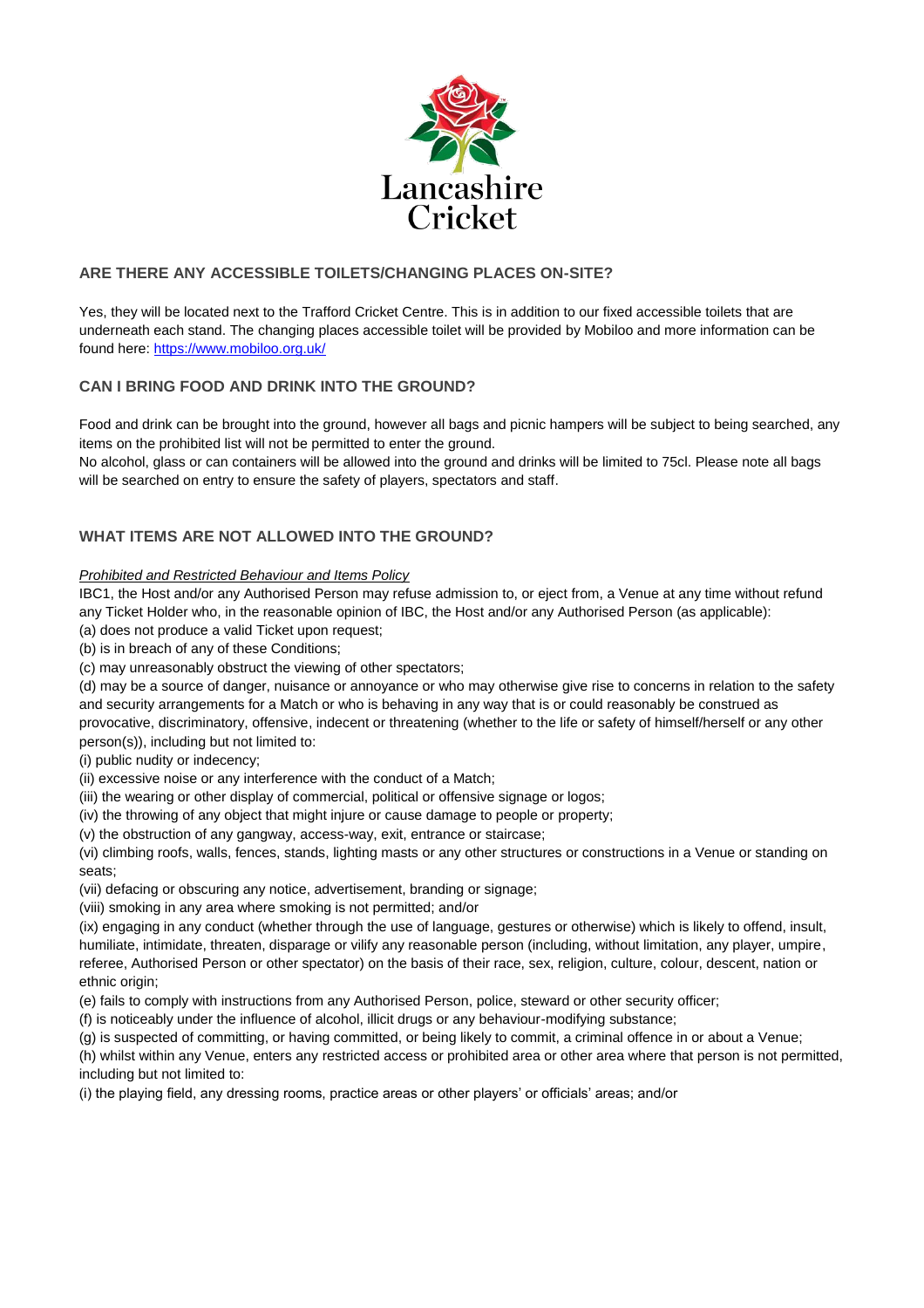

(ii) any area for which accreditation is required or which is designated as an area to which members of the public are not entitled access;

(i) damages, interferes with or tampers with any property of any third party; and/or

(j) is in possession of any Prohibited Items, including:

(i) any article that is offensive, dangerous, hazardous and/or illegal or that may be used or that may be expected to be used as a weapon or a missile or that may compromise or otherwise interfere with the enjoyment, comfort or safety of (or pose a hazard to) any person or security at a Venue (including, without limitation, knives, fireworks, firearms, explosives, flammable items (other than cigarette lighters or matches for personal use), compressed gas containers, maces, flares, lasers, smoke bombs, illicit drugs (other than those prescribed by a registered medical practitioner) and/or flag sticks that protrude more than a hand's breadth below the flag);

(ii) alcohol;

(iii) unless otherwise specified in the Venue Regulations (and other than those purchased or provided in a Venue), any food or non-alcoholic drink other than small amounts for personal consumption;

(iv) animals;

(v) banners, placards, leaflets, signs or other materials, items, objects or clothing displaying political, religious, offensive or race-related messages, slogans or images or promotional or commercial identification or messages in breach of IBC policies;

(vi) any tripods, monopods or commercial digital video camera equipment whatsoever (whether or not for personal use); (vii) any camera or other type of photographic or recording device (of any nature whatsoever and whether capable of capturing still or moving pictures) other than for personal non-commercial use;

(viii) any other items listed as prohibited on the applicable Venue Regulations; and/or

(ix) any other items that IBC, the Host and/or any Authorised Person determine may in their opinion be a source of danger, nuisance or annoyance or which may otherwise give rise to concerns in relation to the safety and security arrangements for a Match.

# *Musical Instruments Policy*

Any person wishing to bring a musical instrument into the stadium for an ICC event must adhere to the following requirements:

• The instrument must be able to be contained within a seating space, i.e. under a seat, and therefore not cause any obstruction to access/egress points

• The instrument should be of a type that can be searched, i.e. no hollow spaces where items can be concealed

• All horn-type instruments are prohibited

• Anyone with a musical instrument is reminded that venues will deal robustly with any failures to comply with requests from stewards.

Any organised group wishing to perform at the venue must inform the venue directly of any intention to attend any event, in order to ensure that areas can be set aside for performance if possible. They must also advise the venue of the anticipated numbers of people within the group intending to perform. Early engagement is advised.

The venues reserve the right to limit numbers attending.

# **CAN I BRING IN MY DOG?**

Only registered assistance dogs are permitted to be brought into the ground.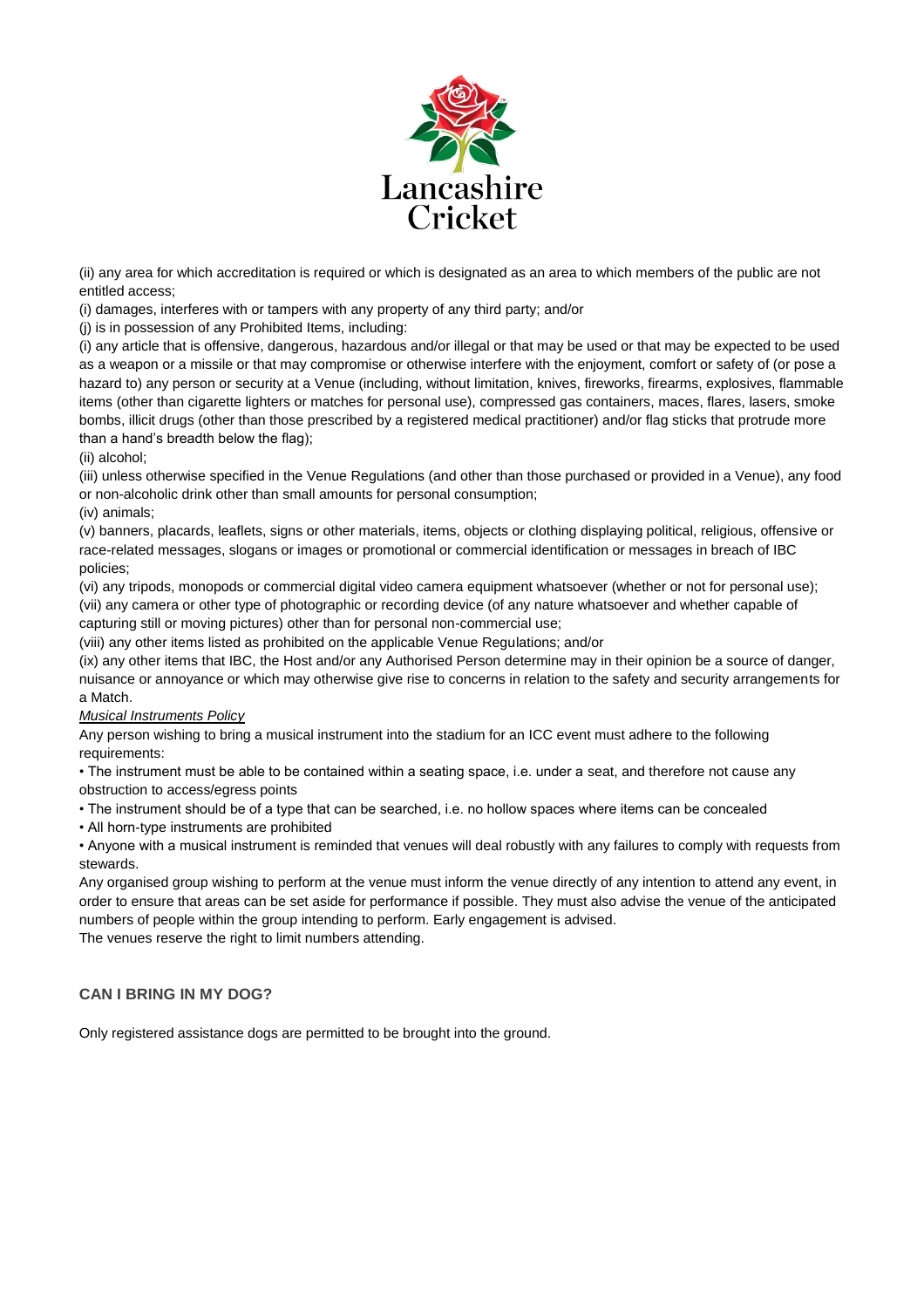

### **CAN I BRING AN UMBRELLA INTO THE GROUND?**

We are hoping for some great weather but you are able to bring in a small umbrella should you wish. Please be mindful about the size of the umbrella so it doesn't affect the viewing of your fellow supporters.

# **IS IT POSSIBLE TO GO OUT OF THE GROUND DURING THE DAY AND COME BACK IN?**

All match day tickets are digitally barcoded and are scanned to enter the ground. Any spectator wishing to leave the ground must scan their ticket "OUT" if they wish to re-enter the ground again that day. Please note, Passouts are only permitted from 11.30am during day games and from 2.30pm during day night fixtures.

# **IS IT POSSIBLE TO GET BIRTHDAY ANNOUNCMENTS ETC MADE ON THE PUBLIC ADDRESS SYSTEM?**

Unfortunately we cannot make any announcements in the stadium requested by spectators.

### **IS SMOKING OR THE USE OF E-CIGARETTES ALLOWED?**

The Club's No Smoking Policy is as follows - smoking is not allowed in any seats within the stadium. Anyone wishing to smoke will need to go to an uncovered concourse or other open area to the rear of the viewing stands. Smoking is not permitted in any building or in a covered concourse area. This also applies to E-Cigarettes.

# **CAN 2019 LANCASHIRE CRICKET MEMBERS RECEIVE A DISCOUNT AT BARS?**

Yes, 2019 Lancashire Cricket Members will receive a discount at any hotel or concourse bar on production of their 2019 membership card.

# **CAN I WATCH THE GAME FROM THE RED ROSE BUILDING?**

There will be no access to the Red Rose building with the exception of guests with tickets for the Red Rose Suite.

#### **CAN BABIES ATTEND?**

Babes in arms are not charged an entrance fee. There are baby changing facilities in stadium toilets at several points around the ground. Please be aware that you will be sat in the open air, exposed to the weather for long periods of time. If you are bringing you baby to the match please be prepared for hot sunshine and also inclement weather.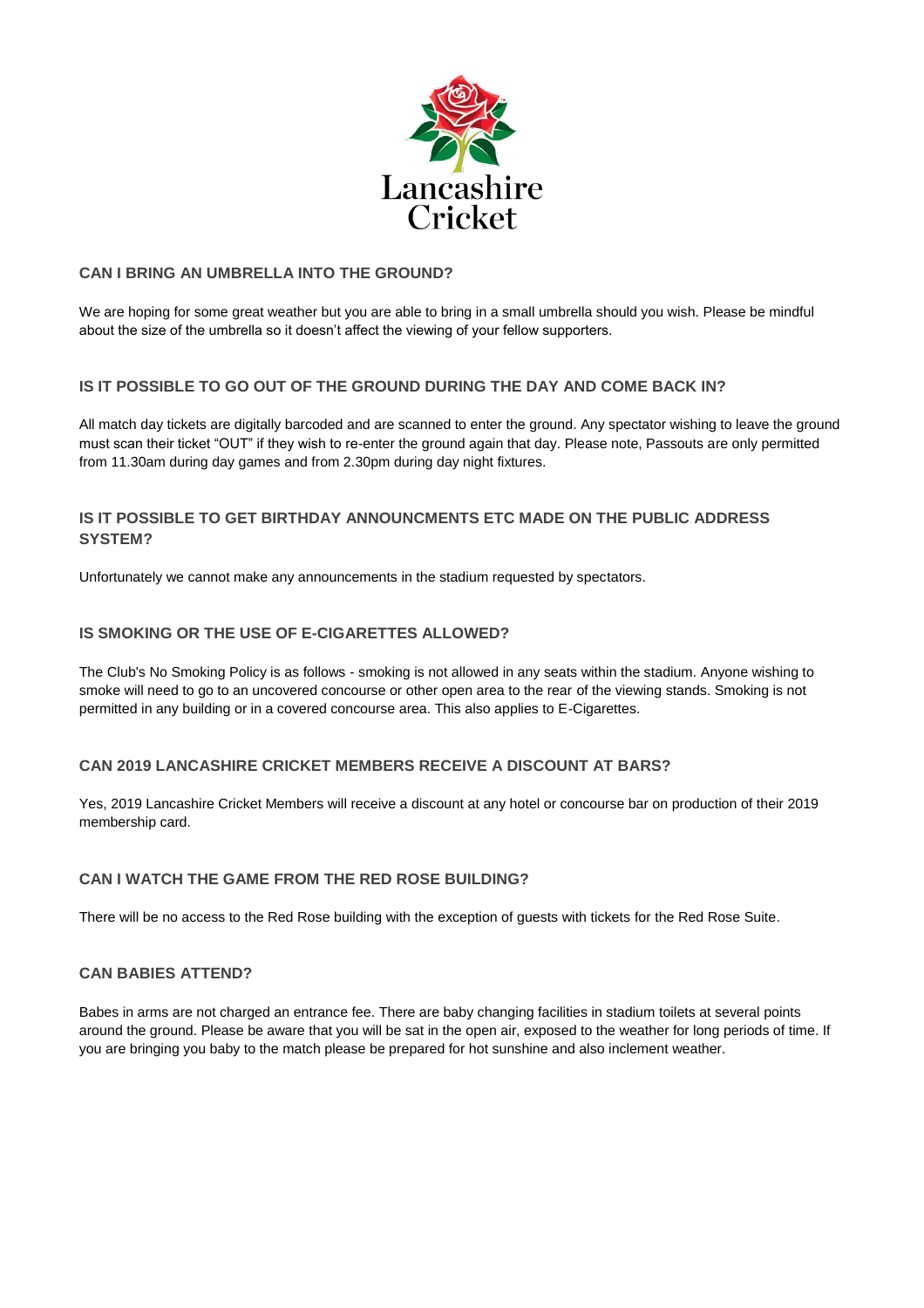

### **WHERE CAN I BUY A PROGRAMME/SCORECARD?**

Official programmes and scorecards will be on sale inside the ground.

# **I HAVE LOST SOMETHING AT THE GROUND, WHAT SHOULD I DO?**

All enquiries for lost property should be made at the Pavilion reception.

### **WHAT SHOULD I DO IF I WITNESS ANTI-SOCIAL BEHAVIOUR?**

Anti-social behaviour ruins the viewing experience of fellow supporters and Lancashire Cricket Club does not tolerate this. Please report the incident to the nearest steward who will take the necessary action.

### **IS THE HOTEL OPEN TO THE GENERAL PUBLIC?**

The hotel (including bar and restaurant areas) is only open to hotel residents for all *ICC* Cricket World Cup 2019 fixtures.

#### **REUSEABLE CUPS**

For the 2019 season, all Foster's Fan Village and concourse bars will no longer serve drinks in single use plastic cups. These have been replaced by a more sustainable, reusable souvenir cup.

- There is a 30 cup limit for returns.
- Anyone under the age of 18 must be accompanied by an adult when returning a cup for a £1 refund.
- *ICC* Cricket World Cup 2019 cups cannot be returned after the tournament ends.
- Bars will be open for a maximum of 30 minutes after the close of play for cup returns.

#### **ORDERING YOUR FIRST DRINK**

When you arrive at a bar to purchase your first drink of the day, the price of each of your drinks will include a £1 deposit for a reusable, souvenir cup.

#### **FANCY ANOTHER DRINK?**

After you have purchased your first drink, you will be able to exchange your cup for a fresh one without paying an additional £1 deposit. Simply turn up to the bar, make your order, and we will serve your drink in a fresh new cup.